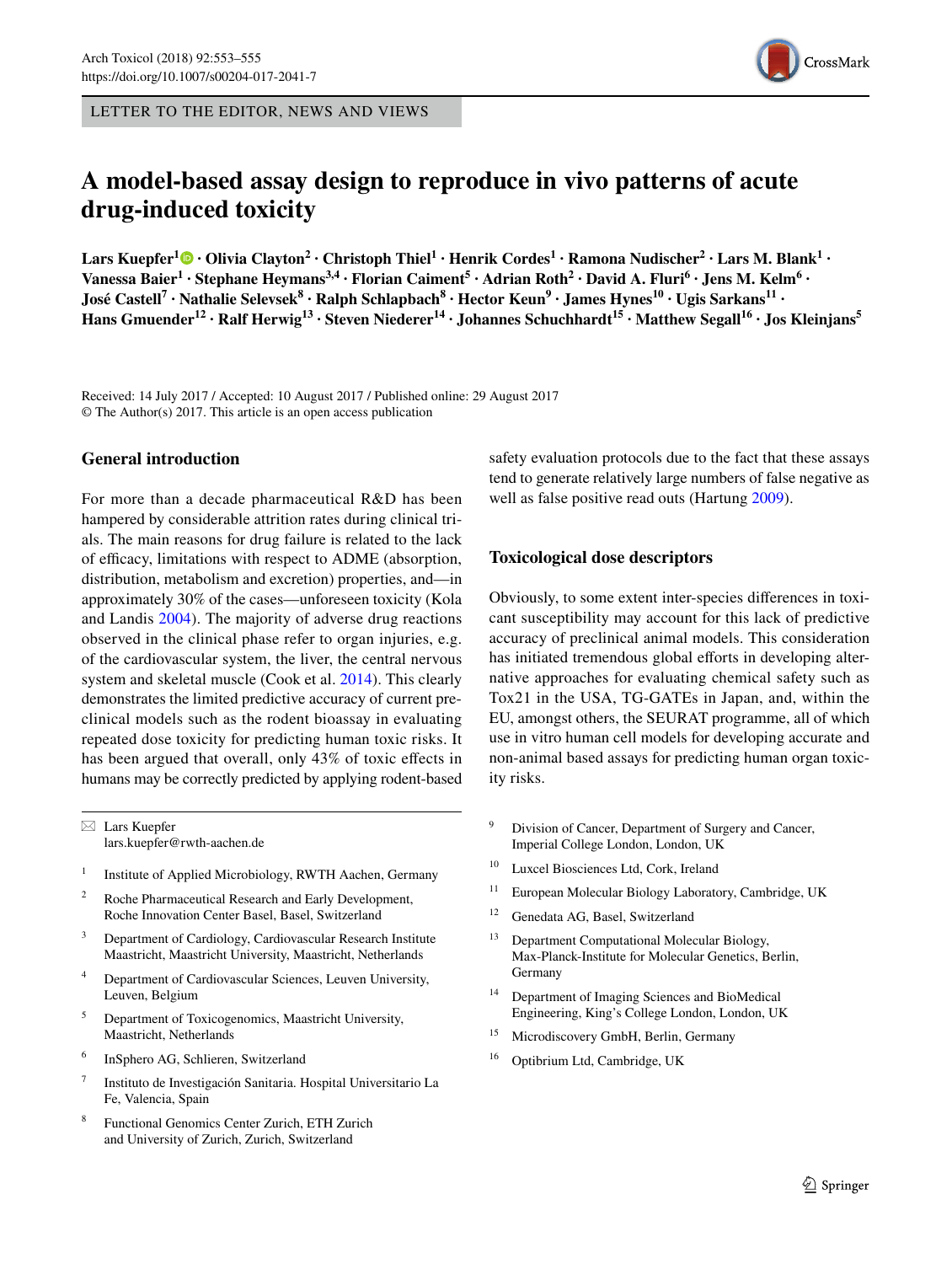A second argument for explaining the observed lack of predictive capacity of animal toxicity models is attributable to the application of fairly high doses of the compound in rodent studies (the OECD Test Guideline for the 28 days repeated dose toxicity study requires a highest dose level which should induce toxic effects but not yet death or severe suffering) which are unlikely to be reached in patients during clinical trials of new drug candidates, or, upon market introduction, in drug-treated patients. Moreover, it has been criticized that in general, in vitro models for assessing toxicity also tend to apply relatively high incubation concentrations of test compounds which do not refect blood levels achieved in experimental animals, or in patients, for assessing toxicity (Wambaugh et al. [2015\)](#page-2-3). In order to cope with this discrepancy, currently ongoing EU research programmes, e.g. HeCaToS and EUToxRisk, aim to apply physiologically relevant toxicant doses in vitro calculated from—preferably human—kinetic data of the compounds under investigation.

There are already numerous toxicological dose descriptors such as the maximum plasma concentration  $(C_{\text{max}})$ , the average concentration across time  $(C_{\text{average}})$  or the area (integral) under the concentration–time curve (AUC) (Muller and Milton [2012\)](#page-2-4) which all compare drug exposure to the intensity of specifc adverse events. The establishment of such concentration–response correlations requires the systematic application of escalation studies to characterize the dosedependent efect of a toxicant. However, toxicological dose descriptors inevitably refect an underlying experimental setup, for example the drug concentration in the incubation media or the duration of drug exposure in an in vitro assay. In this regard, it should also be noted that toxicological dose descriptors usually quantify pharmacokinetic (PK) drug exposure in the venous plasma which is the routine sampling site in clinical practice. However, these plasma concentrations are only surrogate markers for the actual tissue level where the adverse event ultimately occurs. Depending on the physicochemistry or the biological properties of a particular drug such tissue levels may difer signifcantly in diferent organs. Alternatively, physiologically based pharmacokinetic (PBPK) models provide a possibility to describe the physiology of the body at a large level of detail. Diferent organs are explicitly represented in PBPK models to account for their specifc physiological role in drug ADME (Kuepfer et al. [2016](#page-2-5)). The organs are further subdivided into the intracellular and the interstitial space as well as into blood plasma and red blood cells, respectively. Mass transfer inbetween the diferent sub-compartments is estimated from physicochemical properties of the drug such as the lipophilicity or the molecular weight. The simulation of drug concentration profles in specifc organ compartments allows predicting the concentration profle in the extracellular environment which corresponds to either the interstitial space of an organ or the incubation media of an assay (Hamon et al. [2015\)](#page-2-6). Notably,

in vitro–in vivo correlations are directly possible through this equivalence of drug exposure in the assay and the PBPK model, respectively. Likewise, in vitro dose descriptors may be directly translated to an in vivo situation to allow for the application of pharmacokinetics/pharmacodynamics (PK/ PD) concepts (Derendorf and Meibohm [1999](#page-2-7)). The concept of model-based assay design developed in HeCaToS (Hepatic and Cardiac Toxicity Systems modelling) will be introduced in the following.

#### **Model‑based assay design**

In an initial step, PBPK models are established for sets of different hepato- and cardio-toxicants and are validated based on literature PK data (Fig. [1](#page-2-8)). Both a therapeutic and a toxic drug dose are then simulated for multiple administrations of up to two weeks of treatment. The therapeutic dose, representing the 'no adverse effect level', is selected according to the drug label. The toxic dose in turn is based upon specifc in vitro toxicity markers (e.g. IC20). Within HeCaToS, 3D liver and heart microtissues are used to account for diferent organ specifc manifestations of drug-induced injuries such as cardiomyopathy, mitochondrial dysfunction or cholestasis (Beauchamp et al. [2015;](#page-2-9) Proctor et al. [2017\)](#page-2-10). The drug-specifc PBPK models are used to simulate concentration–time curves in the interstitial compartment of the liver or the heart. The profles are then discretized at multiple sampling times according to a pre-defned, PK-driven experimental schedule. This allows us to approximate the simulated PK profle through physiologically relevant incubation concentrations which in turn requires replacement of the drug-containing assay medium after 2 h, 8 h and 24 h each day. Although this is a labour-intensive approach, the concept allows the unbiased analysis of the emergence of drug-induced side efects as a function of both time and dose without the prior selection of a specifc toxicity descriptor. Moreover, the in vitro assay mimics the dynamics of actual PK profles (including tissue accumulations of drugs following repeated dosing) and thus the tissue exposure in a real patient through the preparatory PBPK simulations. Such highly specific tissue concentrations cannot be analyzed in vivo since this would require invasive sampling. At each time point, 3D microtissues are harvested and cross-omics analyses are subsequently performed to track the emergence of toxic efects at diferent levels of cellular regulation. This includes epigenomics, transcriptomics, proteomics and metabolomics measurements, as such representing drug-induced physiological endpoints which are further used to characterize induction of toxicity-related pathways and to populate diferent computational models. In this regard, comparison of 'omics data from 3D liver and heart microtissues challenged with either the therapeutic or the toxic dose allow the identifcation of drug-induced pathway responses in